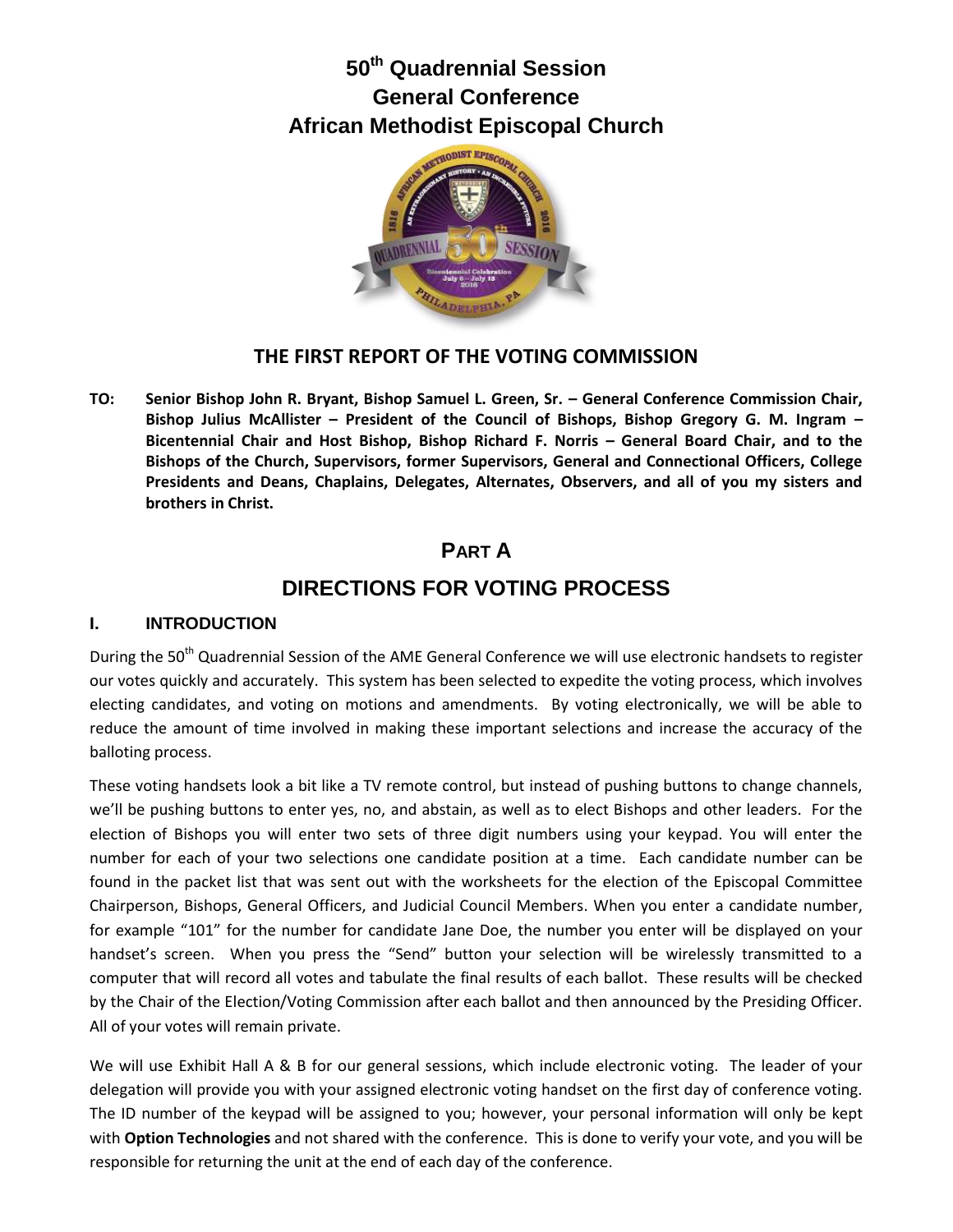Since electronic voting is new to some delegates, we'll start the meeting off with "test votes" to get everyone comfortable with the procedure. The Election/Voting Commission Chair will pose a question and give you 30 seconds to vote. During this interval, you'll be able to change your vote should you wish to do so. The system counts only the last button you pushed: the 1 button for *Yes*, and the 2 button for *No.* When the 30-second interval is over, the Chairman will announce that the vote is complete, and shortly thereafter announce the results.

Every vote taken throughout each session of conference will be conducted using electronic voting. Each time, you'll have 30 seconds to convey your vote. If you don't want to participate in a particular vote, don't push any buttons during the 30 second voting interval; if you make a mistake in voting, simply vote again. The system will tabulate the last vote that you enter. If you input an incorrect number during the voting and you see it on the keypad screen before you press send, and would like to change it press the DEL button on the upper-left to remove one number at a time.

If you inadvertently turn your handset off by pushing the power button in its lower-**right** corner; push this button again to turn your handset back on. During non-voting portions of the session pressing any other button on you keypad will have no effect on the system. During the voting process any buttons that don't correspond with the number(s) of selections onscreen will be invalid.

When you leave the conference general session each day please return your handset to the leader of your delegation. If you forget to turn in your handset, your delegation leader will follow-up with you after the conference and ask you to return it.

Every handset will be tested before the conference, so the probability of a handset failing is very low. That said, if pushing your handset's 1 button or 2 button during a vote does not produce the word "Received" on its display to confirm that your vote has been tabulated, please let your Episcopal District Election Commission Member know and they will go to the Electronic Voting Help Desk in the rear of the hall; you'll be issued a new handset. We don't expect this to happen, but be prepared for this eventuality.

If you're wondering how much radio energy is used by a handset to convey your vote wirelessly, it uses half the power of a typical cell phone, and transmits for only a brief instant after you vote by pushing the 1 button or the 2 button, using the same frequencies as Wi-Fi wireless internet access.

If you have any questions regarding the electronic voting systems or procedures, please contact a Election Commission Member or visit the Electronic Voting Help Desk in the rear of the conference hall. Those individuals will be identified in their company uniform.

### **II. DISTRIBUTION OF KEYPADS**

- A. the voting apparatus (keypad) is stored in a secure container. Each pad has its own cubicle.
- B. The keypads will be distributed and collected in each district by the voting commission persons from each district with the assistance of the General Conference marshals.
- C. The District marshals will be responsible for the distribution and collection of the keypads from the other voting members, i.e. Bishops, General Officers, etc.
- D. The pads will be distributed prior to voting and collected immediately after the close of the voting or election(s)/Business session.

NOTE: The loss and/or damage of a keypad will cost the individual involved a minimum of \$280.00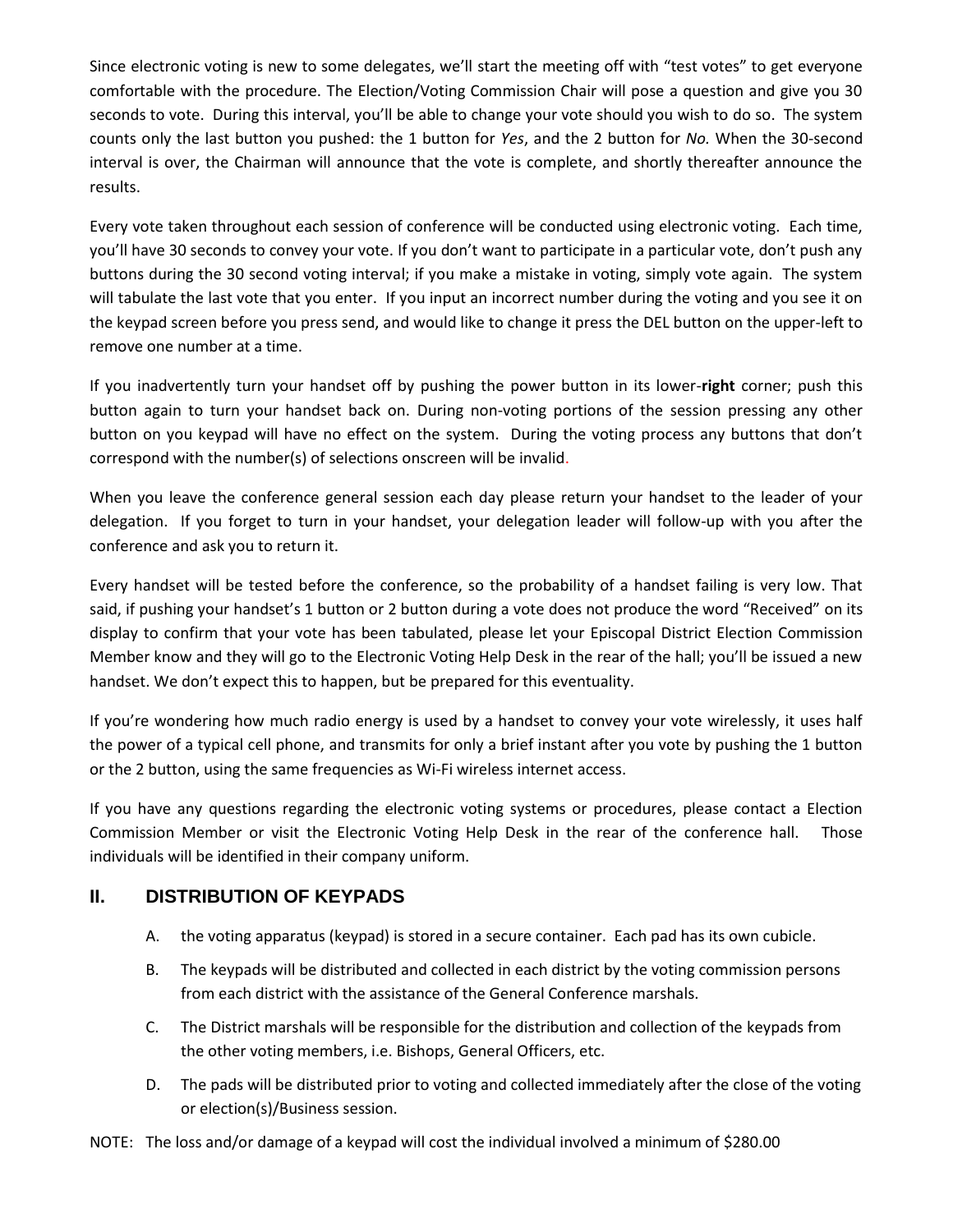## **PART B**

## **ELECTIONS**

We, the Voting Commission of the General Conference wish to make this our report to the 50<sup>th</sup> Session of the General Conference. Our report today will explain our voting procedures and recommend several items which would aid in the implementation of the process.

Following the directive of the General Conference Commission, led on by Bishop Samuel L. Green, Sr., we respectfully present to the General Conference the concept of "Electronic voting"; the capacity to simultaneously take a vote of more the 1,800 persons and obtain the result/tabulation of the vote in less than two minutes. This process will not require members of the General Conference to leave their respective seats.

### **I. RULES**

- A. The voting process will be explained and demonstrated to the membership of the General Conference. The election processes are explained and demonstrated to the candidates or his/her designee prior to it being explained to the assembly.
- B. Those individuals and/or Episcopal Districts requiring additional demonstrations and instructions in the voting process and use of the equipment will be given additional instructions at a designated time and place.
- C. The instructions will include but not be limited to (a) an explanation of the process (b) how to use the equipment (c) care of and accounting for the "equipment".
- D. Please refrain from using any personal wireless hot-spots during the voting process as this will help eliminate/control possible electronic interference.
- E. The General Conference Marshals and Election/Voting Commission will be responsible for the distribution and collection of the voting apparatus in the voting area.

## **II. PROCEDURES**

- A. The candidate's name, number and categories for the various positions will be shown on the video screen. Each person voting will also have a personal "hard copy" of the information.
- B. The voting assembly will be given an appropriate length of time to make his or her choice of candidate in each of the individual categories.
- C. The assembly will vote on one and only one category during the appropriate interval.
- D. The allocating of appropriate uniform time intervals/breaks between ballots/votes, to allow for "negotiations" will be built into the voting process. (A MAXIMUM OF 30 MINUTES)
- E. Only the Candidate, the Candidates Sponsor/Bishop and one representative will be allowed to enter the area of negotiations, other campaign workers and supporters will be required to stay in their seats. The candidates will be required to submit in writing the person designated to accompany them in the designated negotiation area prior to the election.
- F. The Candidate, the Candidates Sponsor/Bishop and one representative will be allowed to have one cellphone each on the stage during the election for the ability to communicate with the assembly.
- G. It will be the responsibility of the each candidate to make sure that their campaign workers and supporters understand fully that only the designated person will be allowed to walk with them and that anyone who violates this procedure will be removed from the general assembly hall.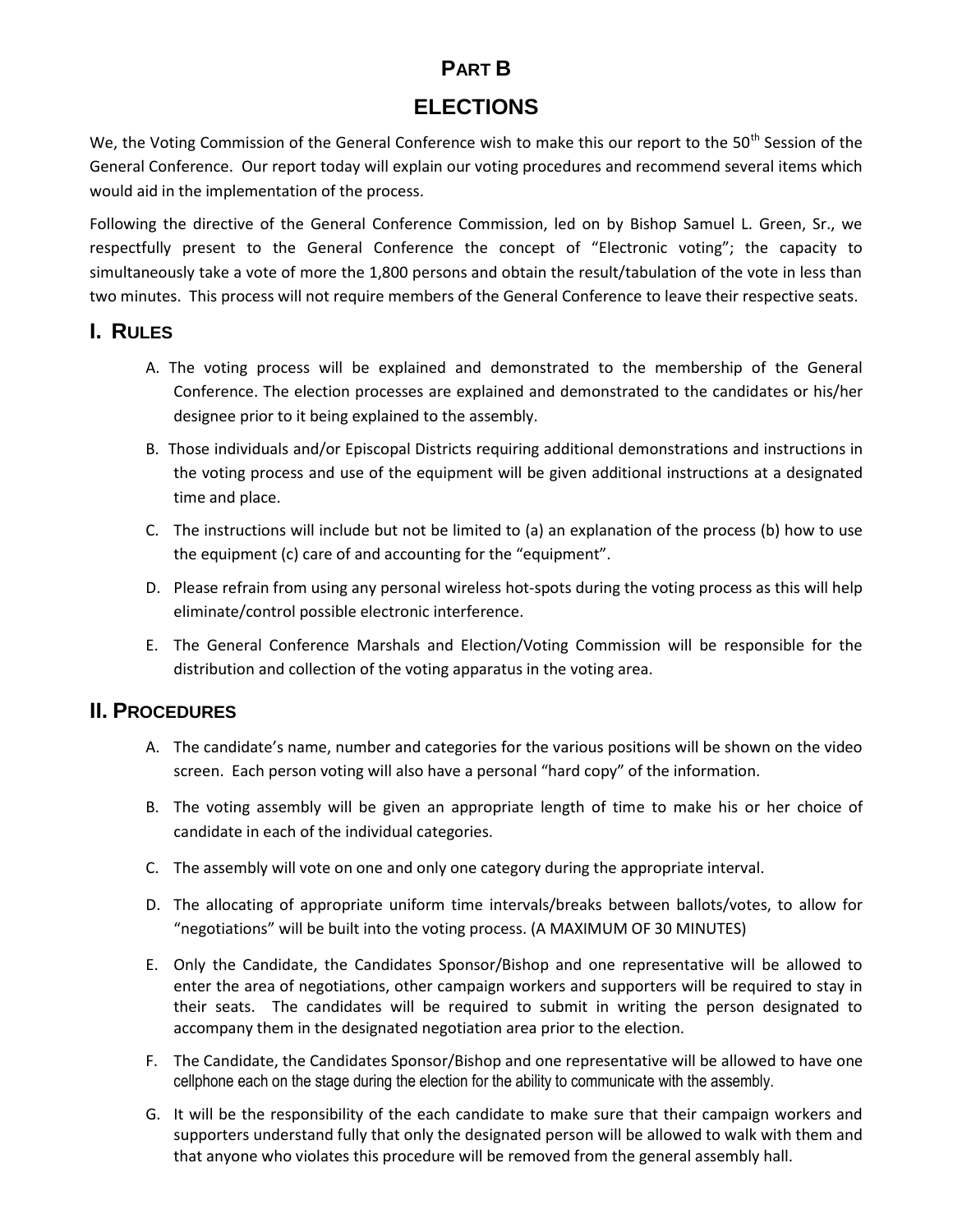- H. The Chair of the Episcopal Committee will be elected during the First Day, Business Session 1. The order of election for others will be as follows: (1) General Officers, (2) Judicial Council, and (3) Bishops.
- I. The voting process will proceed uniformly down the ballot until all categories have been voted upon. As results are declared the voting will proceed to the next category. Those categories wherein no one is elected will be held in abeyance until the next "round" of voting.
- J. A ballot will consist of a listing of all categories being shown on the screen once. The exception of this rule will be in the category of Judicial Council and Bishop wherein more than one person is to be elected to those positions. Example: If four persons are to be selected to the Judicial Council, that screen must be shown four times with each voter selecting one person from each screen.
- K. The results of the vote in each category will be shown on the screen immediately after the votes are tabulated.

The Voting Commission humbly requests that the 50<sup>th</sup> Session of the General Conference of the African Methodist Episcopal, Inc., approve this First Report.

Your Commission,

Bishop James L. Davis, Chair Committee Members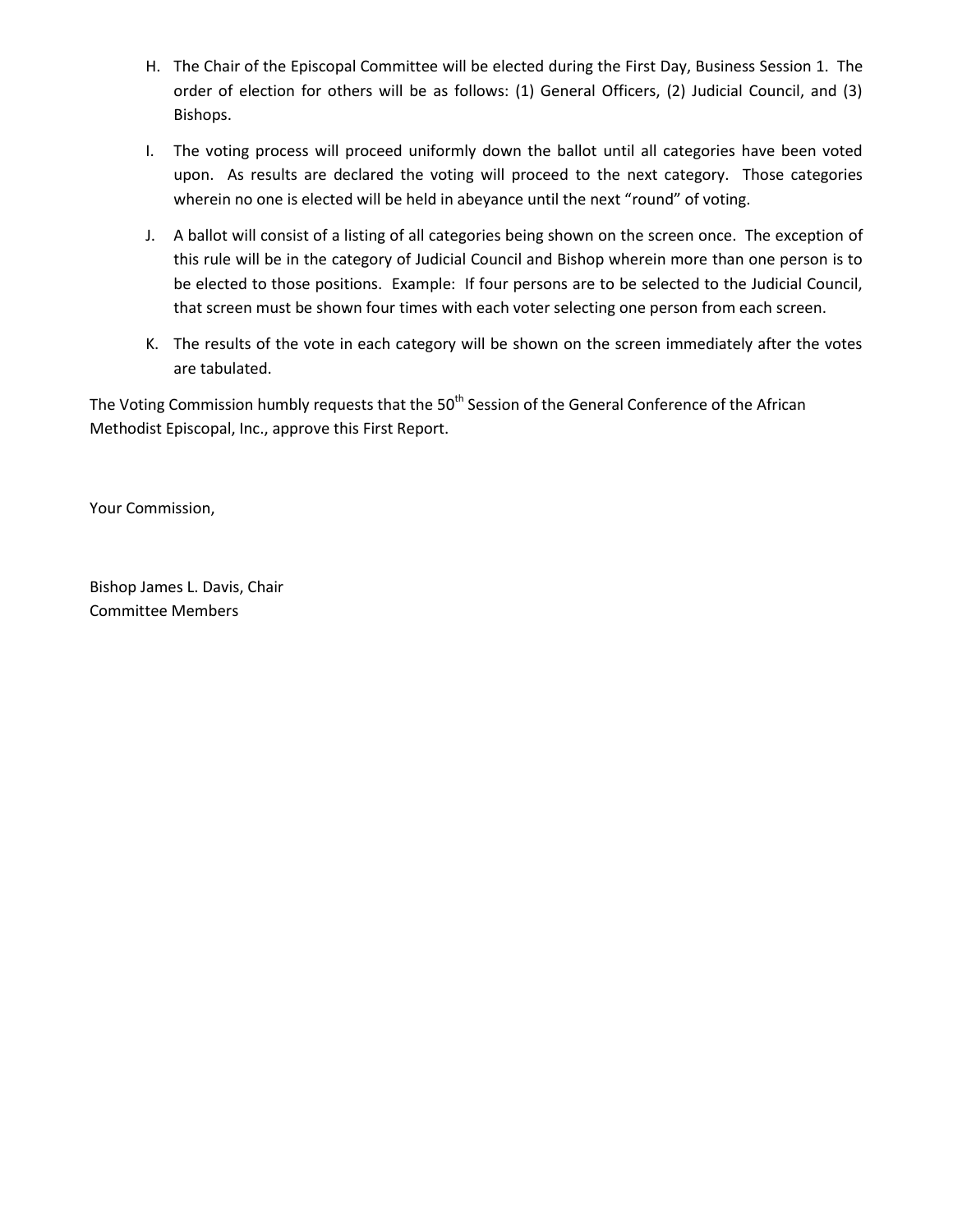# **AFRICAN METHODIST EPISCOPAL CHURCH 50th Quadrennial Session GENERAL CONFERENCE**

# **(2016) ELECTION BALLOT**

### OFFICIAL LIST OF 2016 GENERAL CONFERENCE CANDIDATES AS CERTIFIED BY THE OFFICE OF THE GENERAL SECRETARY/CIO

### **100 CHAIR OF EPISCOPAL COMMITTEE**

101 MAYBERRY, HAROLD R. (Rev. Dr.) 102 THOMPSON, TAYLOR T. (Rev. Dr.)

#### **200 GENERAL OFFICERS**

210 Treasurer/CFO

211 LEWIS, RICHARD ALLEN (Dr.)

220 General Secretary/CIO

221 COOPER, JEFFERY BERNARD (Rev. Dr.)

230 AMEC Department of Retirement Services

231 HARRIS, JEROME V. (Rev. Dr.)

240 Global Witness and Ministry

241 FLOWERS, GEORGE F. (Rev. Dr.)

250 Historiographer/Director of Research & Scholarship, Editor of AME Review

251 FRY BROWN, TERESA L. (Rev. Dr.)

260 President/Publisher, Sunday School Union

261 BELIN, RODERICK DWAYNE (Rev.)

262 GREEN, HENRY E. JR. (Rev.)

263 PARKER, JOSEPH (Rev.)

270 Editor of The Christian Recorder

271 GLENN, V. GORDON III (Rev.)

272 GRANT, VELMA E. (Rev.)

273 THOMAS, JOHN III (Mr.)

280 Department of Christian Education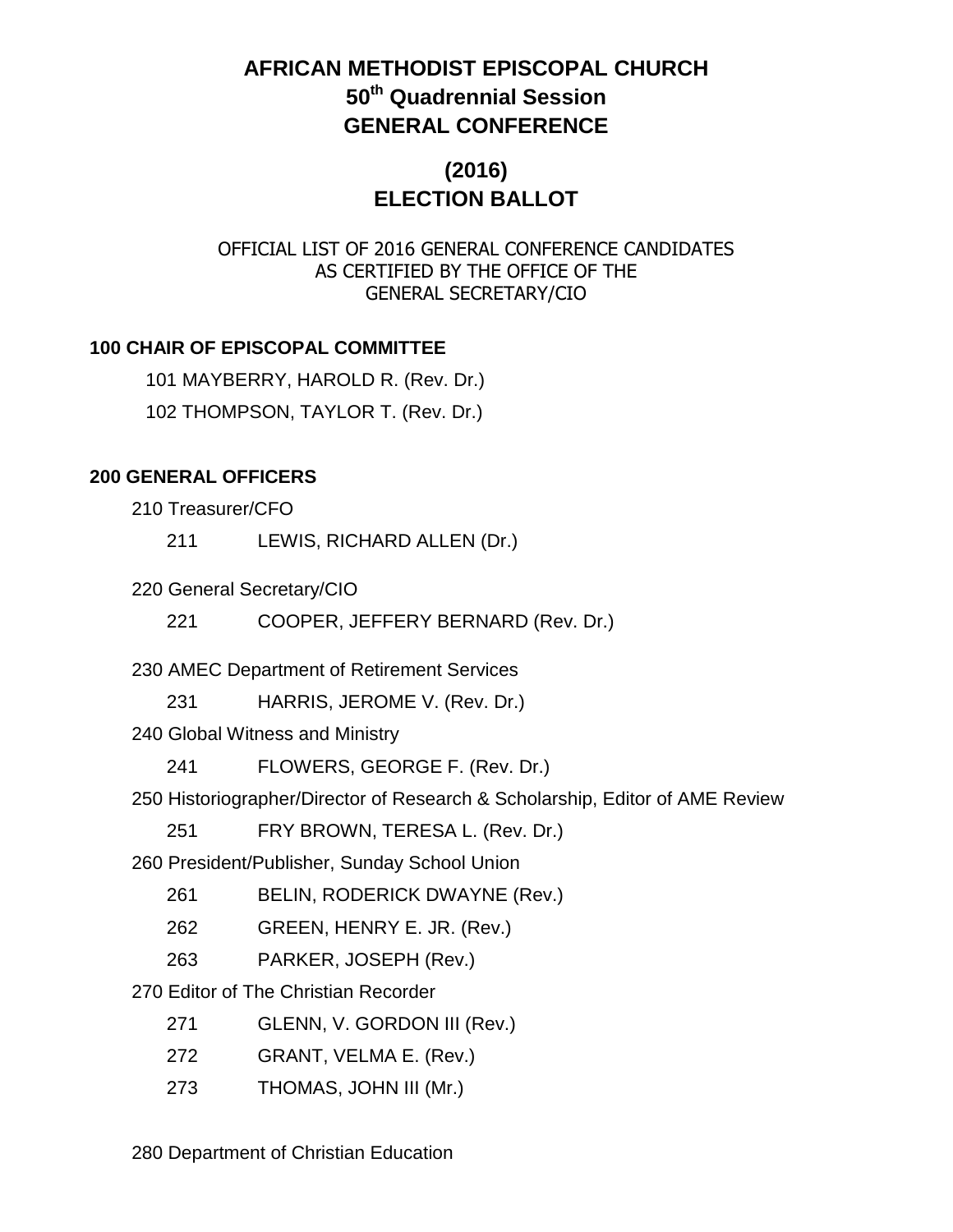- 281 BASS, KABRINA W. (Ms.)
- 282 GALLMON, JOY L. (Rev.)
- 283 GREEN, VIVIAN (Rev.)
- 284 JOHNSON, AMANDA L. (Ms.)
- 285 JONES, ROY P. JR. (Rev. Dr.)
- 286 PIERCE, GARLAND F. (Rev. Dr.)
- 287 SMITH, ROBIN PORTER (Mrs.)

290 Church Growth and Development

- 291 HAMPTON, DENNIS J. (Rev.)
- 292 McLAMORE, CHARLES CARNELL (Rev. Dr.)
- 293 MAYES, TERENCE L. SR. (Rev. Dr.)
- 294 WADE, JAMES C (Rev. Dr.)

## **300 JUDICIAL COUNCIL**

310 Clergy Member

- 312 CURRY, EDUARDO K., Esq. (Rev.)
- 313 GOLDEN, JAMES T., Esq. (Rev.)
- 314 GREEN, O. JEROME, Esq. (Rev. Dr.)
- 315 HOWARD, DELMAN (Rev.)

320 Clergy Alternate

330 Lay Member

- 331 ANDERSON, DEREK H.
- 332 DAWSON, WARREN H., Esq.
- 333 MAYBERRY, PATRICIA M., Esq.
- 334 RHODES, BRIAN MATTHEW. Esq.
- 335 WRIGHT, TANIA E., Esq.

## 340 Lay Alternate

341 BATTLE, STARR L., Esq.

### **400 BISHOP**

- 401 ALEXANDER, JAMES A. SR. (Rev.)
- 402 ANTHONY, WAYNE JOHNATHAN (Rev.)